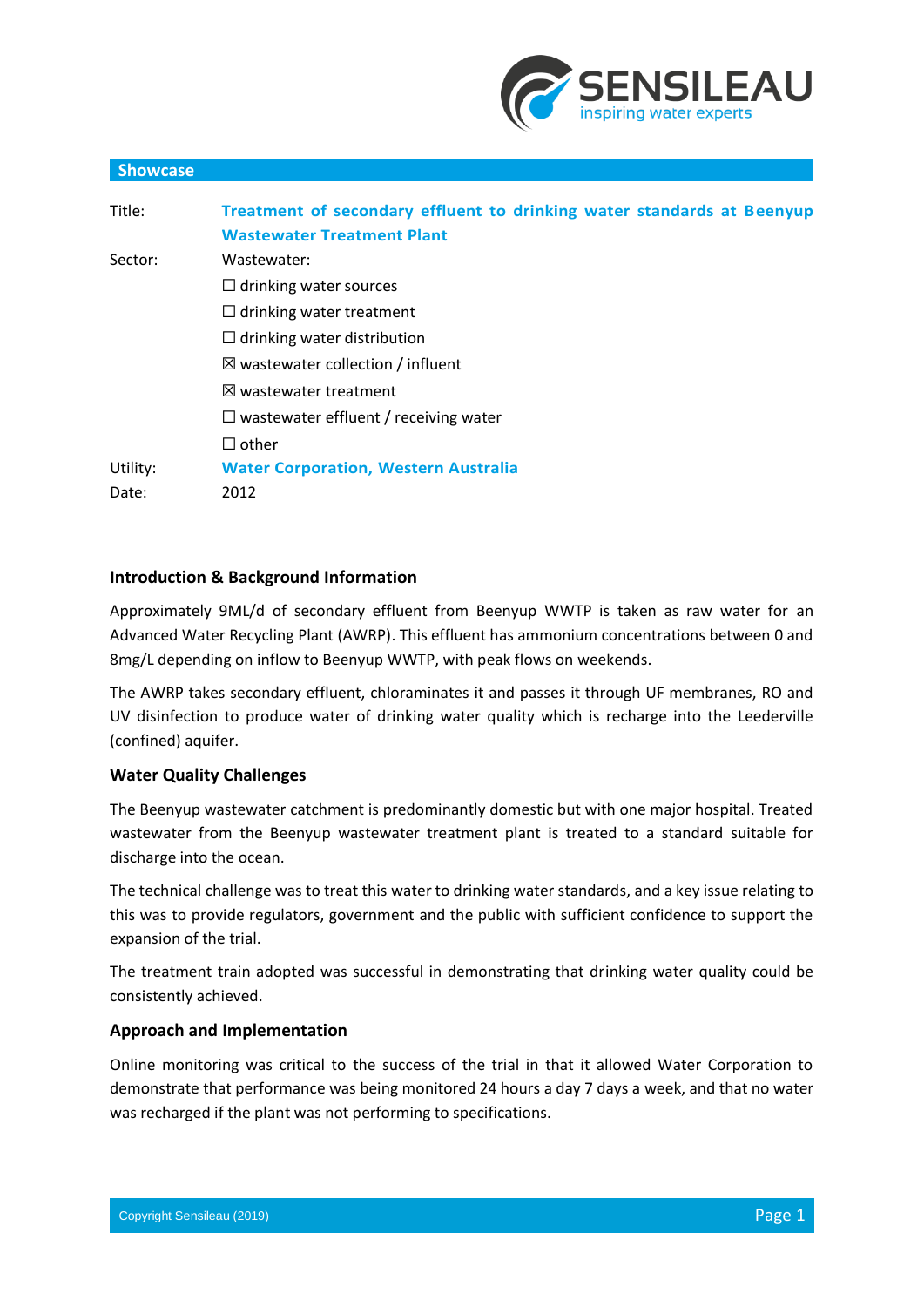

#### **Showcase**

#### **Development of the monitoring programme**

The monitoring programme for the AWRP was derived from a three-year project undertaken in partnership with the Department of Health, which defined the recycled water quality parameters requiring monitoring to demonstrate mitigation of the hazards identified for local conditions, and an indicator suite of eighteen chemicals which represented not only the much larger list of RWQPs but also chemicals of similar chemical composition not monitored for.

The monitoring programme for groundwater was developed by technical personnel from the Water Corporation in liaison with other technical experts from e.g. CSIRO, and also with input from Department of Water.

#### **Systems, methods, and monitoring instruments**

Monitoring instruments included a Hach ammonia analyser, Hach monochloramine analyser, Hach turbidimeter, Endress & Hauser pH & conductivity probes. Ammonia and monochloramine are colorimetric methods with the others being direct measurement. Instruments were connected to SCADA and can be monitored via ViewX.

### **Project Execution and Delivery**

Water Corporation had been considering groundwater replenishment as a potential source, and in 2005 sought strategic advice from the Environmental Protection Authority (EPA) on the opportunity (Bulletin 1199). The EPA advised that the concept had merit for local conditions, but that a trial should be undertaken in a low-risk area remote from existing, drinking water supply bores prior to consideration of any operating scheme.

The Health Department and Water Corporation resolved that drinking quality water was required prior to recharging the water. The key reasons for this were:

- water was being recharged to a gazetted drinking water source, and it was imperative that Water Corporation demonstrate that the source was being protected, in alignment with catchment protection policies applicable throughout the state
- The Health Department required that hazard mitigation be demonstrably managed in achieving the required quality, and thus that treatment processes to deal with the specific hazards identified be in place. This meant that relying on the aquifer to clean up the water was not an option.

Water Corporation considered recharging both the superficial and confine aquifers but resolved to recharge the Leederville confined aquifer for a number of reasons:

- a suitable location for recharge of the superficial aquifer that would not impact on existing users could not be identified
- the very large number of other users in the superficial aquifer did not provide confidence that water allocation benefits derived from recharge could be guaranteed.